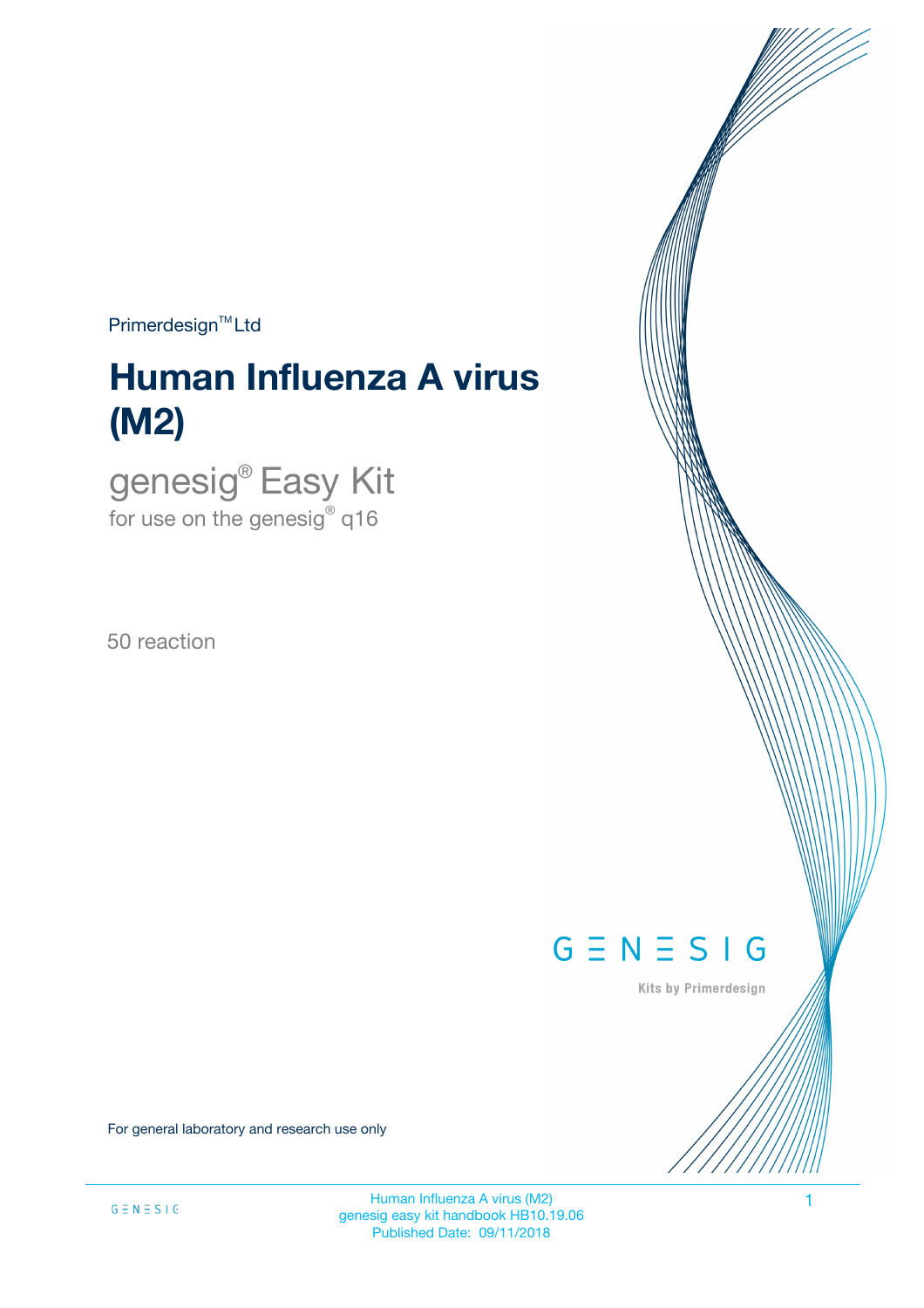# genesig® Easy: at a glance guide

### **For each RNA test**

| Component                | <b>Volume</b>  | Lab-in-a-box pipette |  |
|--------------------------|----------------|----------------------|--|
| FluA-M2 primer/probe mix | 5 <sub>µ</sub> |                      |  |
| Your RNA sample          | 5 <sub>µ</sub> |                      |  |
| oasig OneStep Master Mix | 10 µl          |                      |  |

#### **For each positive control**

| Component                 | Volume         | Lab-in-a-box pipette |  |
|---------------------------|----------------|----------------------|--|
| FluA-M2 primer/probe mix  | 5 <sub>µ</sub> |                      |  |
| Positive control template | 5 <sub>µ</sub> |                      |  |
| oasig OneStep Master Mix  | 10 µl          |                      |  |

### **For each negative control**

| Component                | Volume         | Lab-in-a-box pipette |   |
|--------------------------|----------------|----------------------|---|
| FluA-M2 primer/probe mix | 5 <sub>µ</sub> |                      |   |
| Water                    | 5 <sub>µ</sub> |                      | - |
| oasig OneStep Master Mix | 10 µl          |                      |   |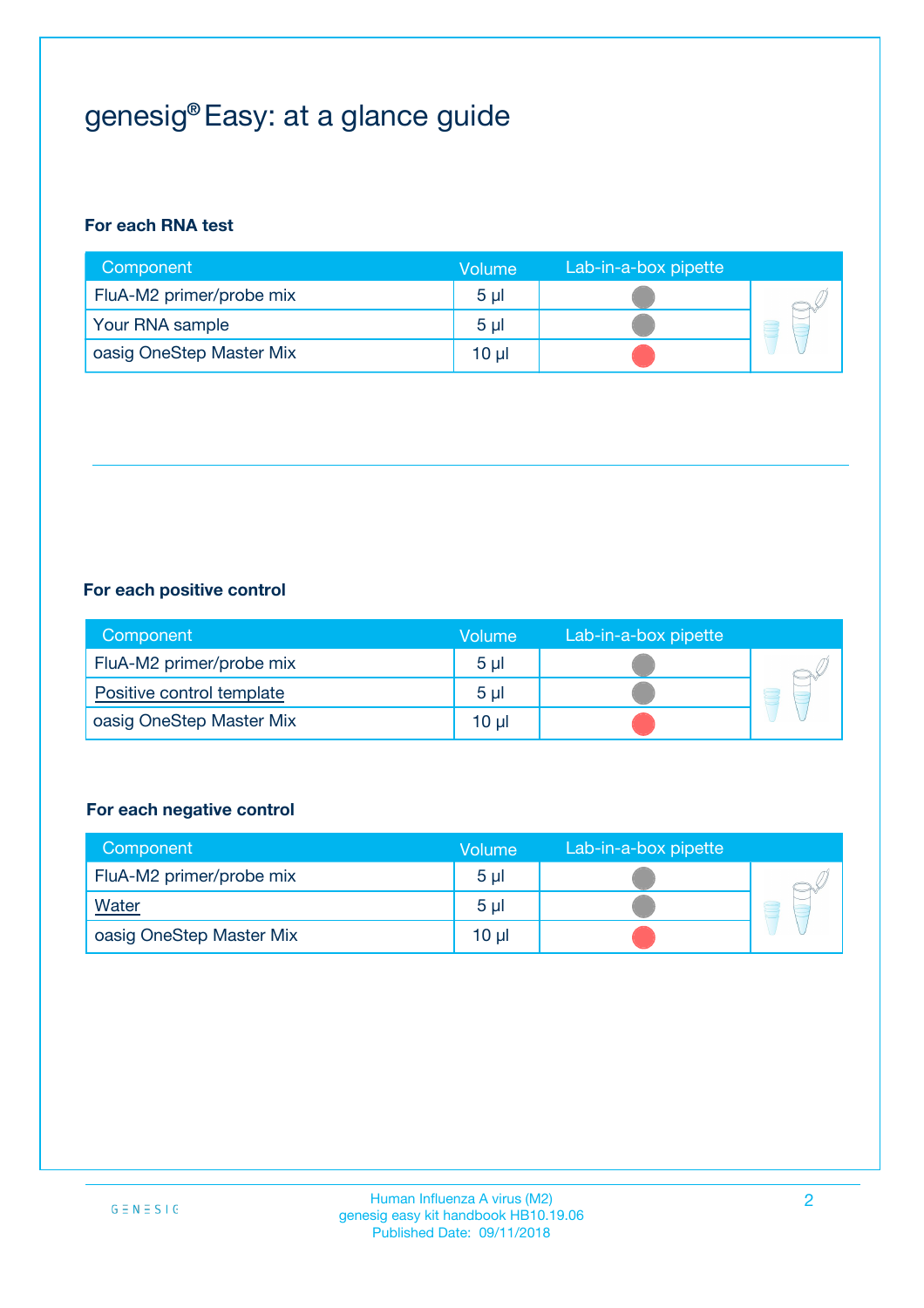## Kit Contents



## Reagents and equipment to be supplied by the user

#### **genesig® q16 instrument**

#### **genesig® Easy Extraction Kit**

This kit is designed to work well with all processes that yield high quality RNA and DNA but the genesig Easy extraction method is recommended for ease of use.

#### **genesig® Lab-In-A-Box**

The genesig Lab-In-A-Box contains all of the pipettes, tips and racks that you will need to use a genesig Easy kit. Alternatively if you already have these components and equipment these can be used instead.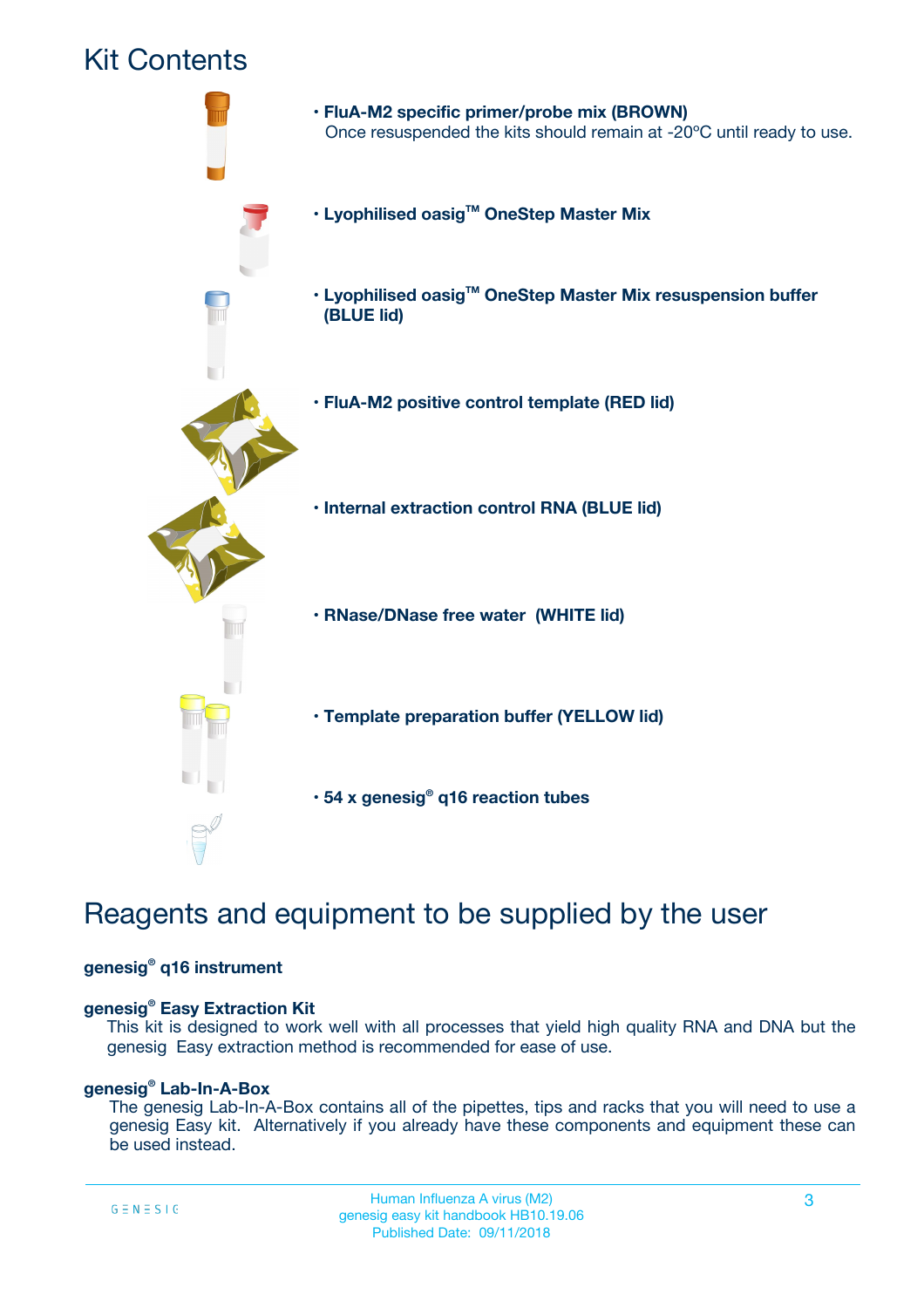# Step-by-step guide

### 1. Resuspend the test components



Use the blue pipette to transfer 500µ**l\*** of the oasig OneStep Master Mix resuspension buffer into the tube of lyophilised oasig OneStep Master Mix and mix well by gently swirling.

**\***Transfering 525µl of the oasig OneStep Master Mix resuspension buffer to your oasig OneStep Master Mix (instead of the 500µl recommended above) will enable you to take full advantage of the 50 reactions by accounting for volume losses during pipetting. In order to do so with the genesig Easy fixed volume pipettes use 1x blue, 2x red and 1x grey pipettes to make the total volume. Please be assured that this will not adversely affect the efficiency of the test.



Then use the blue pipette to transfer 500µl of water into the brown tube labelled FluA-M2 primers/probe. Cap and shake tube to mix. A thorough shake is essential to ensure that all components are resuspended. **Failure to mix well can produce poor kit performance.**

These components are now ready to use.

Store them in the freezer from hereon.

#### Top tip

- Ensure that the primer/probe mix is mixed thoroughly before each use by shaking.
- Once resuspended do not expose genesig Easy kit to temperatures above -20°C for longer than 30 minutes at a time.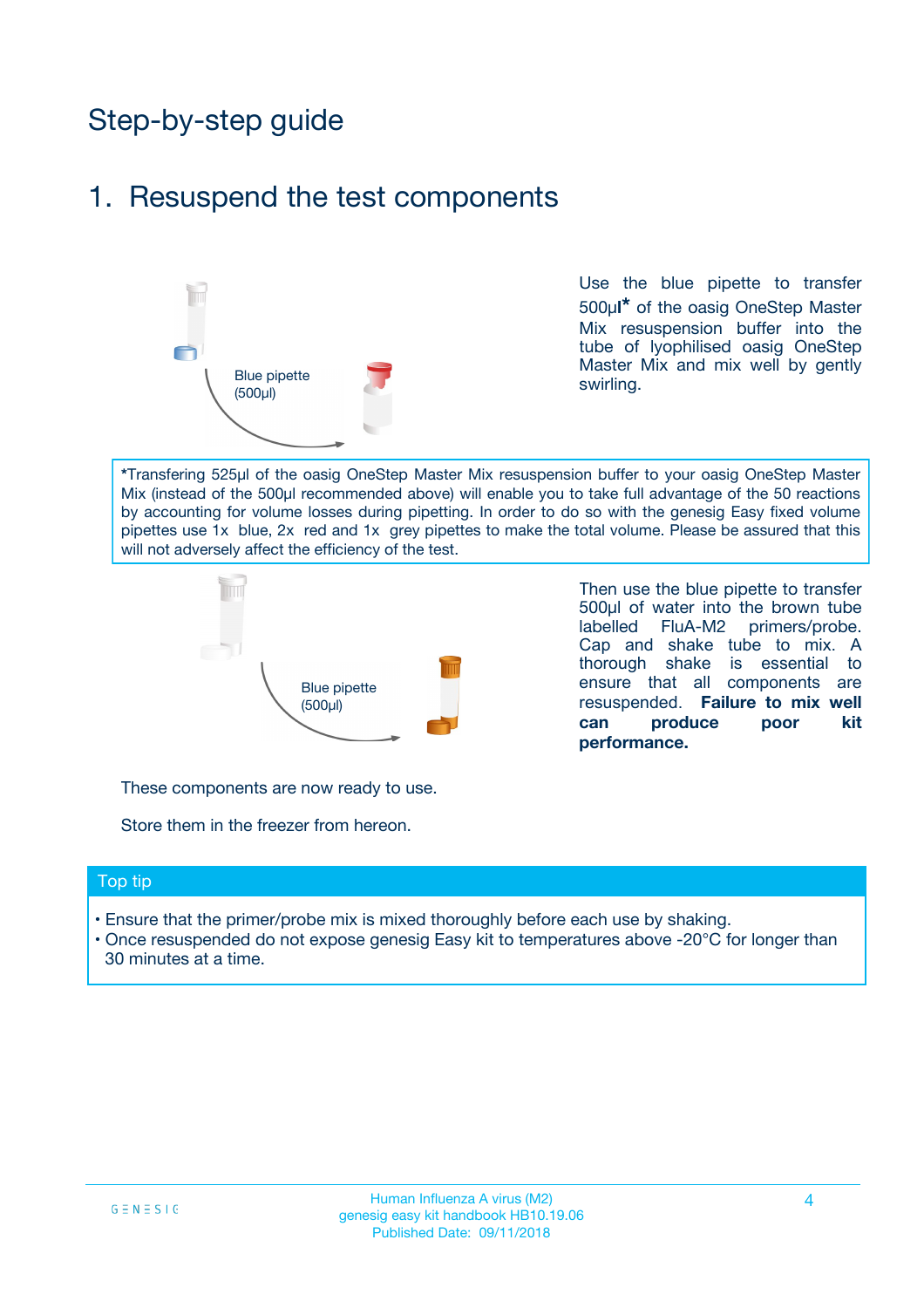# 2. Internal extraction control



Use the blue pipette to transfer 1000µl (2 x 500µl) of template preparation buffer into the Internal Extraction Control RNA tube. Cap and shake tube to mix.

Your kit contains Internal Extraction Control RNA. This is added to your biological sample at the beginning of the RNA extraction process. It is extracted along with the RNA from your target of interest. The q16 will detect the presence of this Internal Extraction Control RNA at the same time as your target. This is the ideal way to show that your RNA extraction process has been successful.

#### **If you are using an alternative extraction kit:**

Use the red pipette to transfer 10µl of Internal Extraction Control RNA to your sample **after** the lysis buffer has been added then follow the rest of the extraction protocol.

#### **If using samples that have already been extracted:**

Use the grey pipette to transfer 5µl of Internal Extraction Control RNA to your extracted sample.

### 3. Add primer/probe mix to all reaction tubes





For every reaction to be run, use the grey pipette to add 5µl of your FluA-M2 primers/probe mix to every tube.

#### Top tip

- Always pipette the primer/probe mix directly into the bottom of the tube.
- You can label the tube lids to aid your reaction setup but avoid labelling tube sides.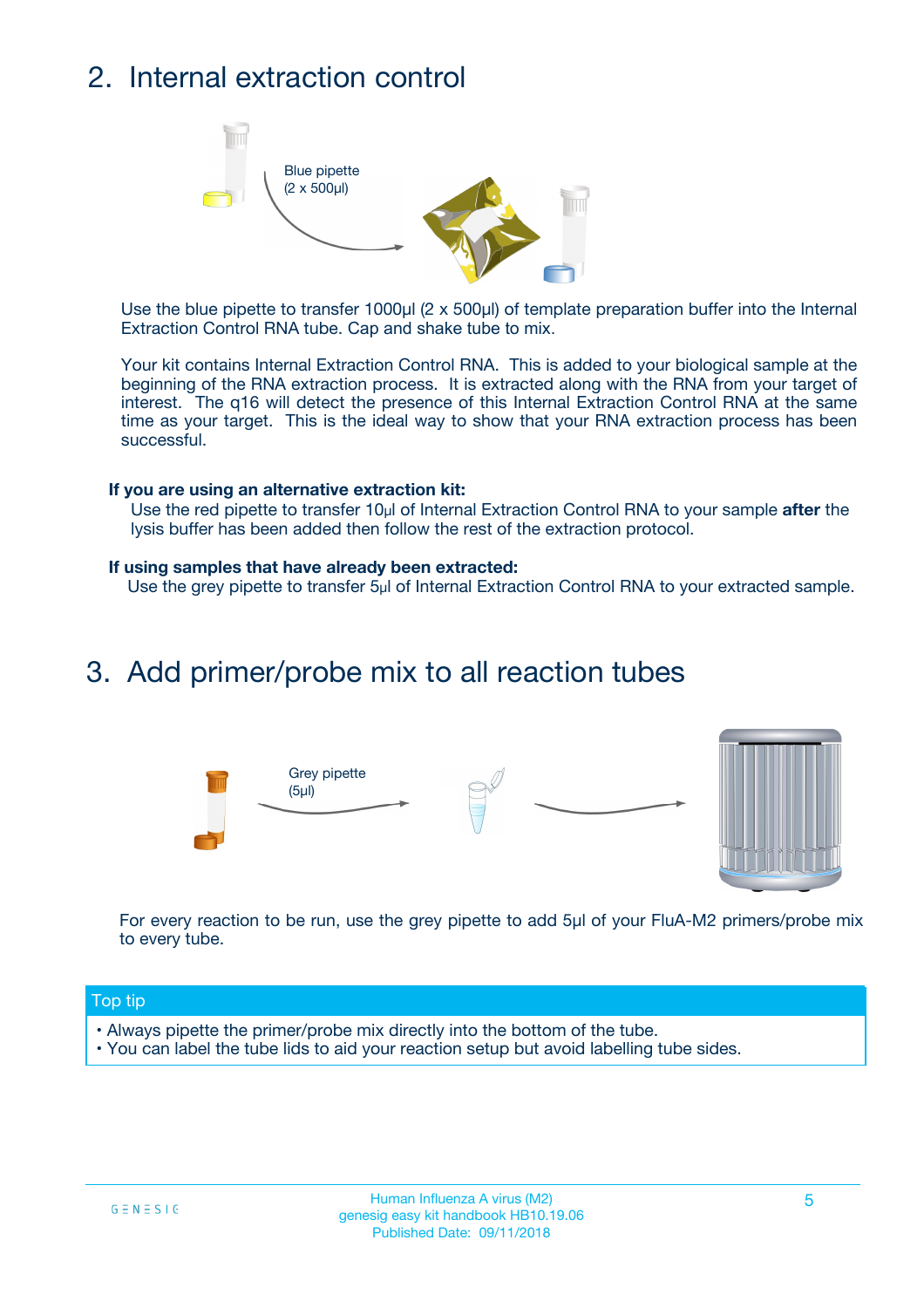# 4. Add Master Mix to all reaction tubes



For every reaction to be run, use the red pipette to add 10µl of the oasig OneStep Master Mix to the tubes containing primer/probe mix.

Move swiftly to begin your q16 run, as any delay after the oasig OneStep Master Mix has been added can effect the sensitivity of your test.

#### Top tip

**•** Always add the oasig OneStep Master Mix to the side of the tube to reduce the introduction of bubbles.

### 5. Negative control



For each test you will require a negative control. Instead of RNA water is used. This sample should typically prove negative thus proving that all of your positive samples really are positive.

To create a negative control reaction simply use the grey pipette to add 5µl of the water to the required reaction tubes. Close these tubes after adding the water.

Because some genesig kit targets are common in the environment you may occasionally see a "late" signal in the negative control. The q16 software will take this into account accordingly.

#### Top tip

**•** Always add the water to the side of the tube to reduce the introduction of bubbles.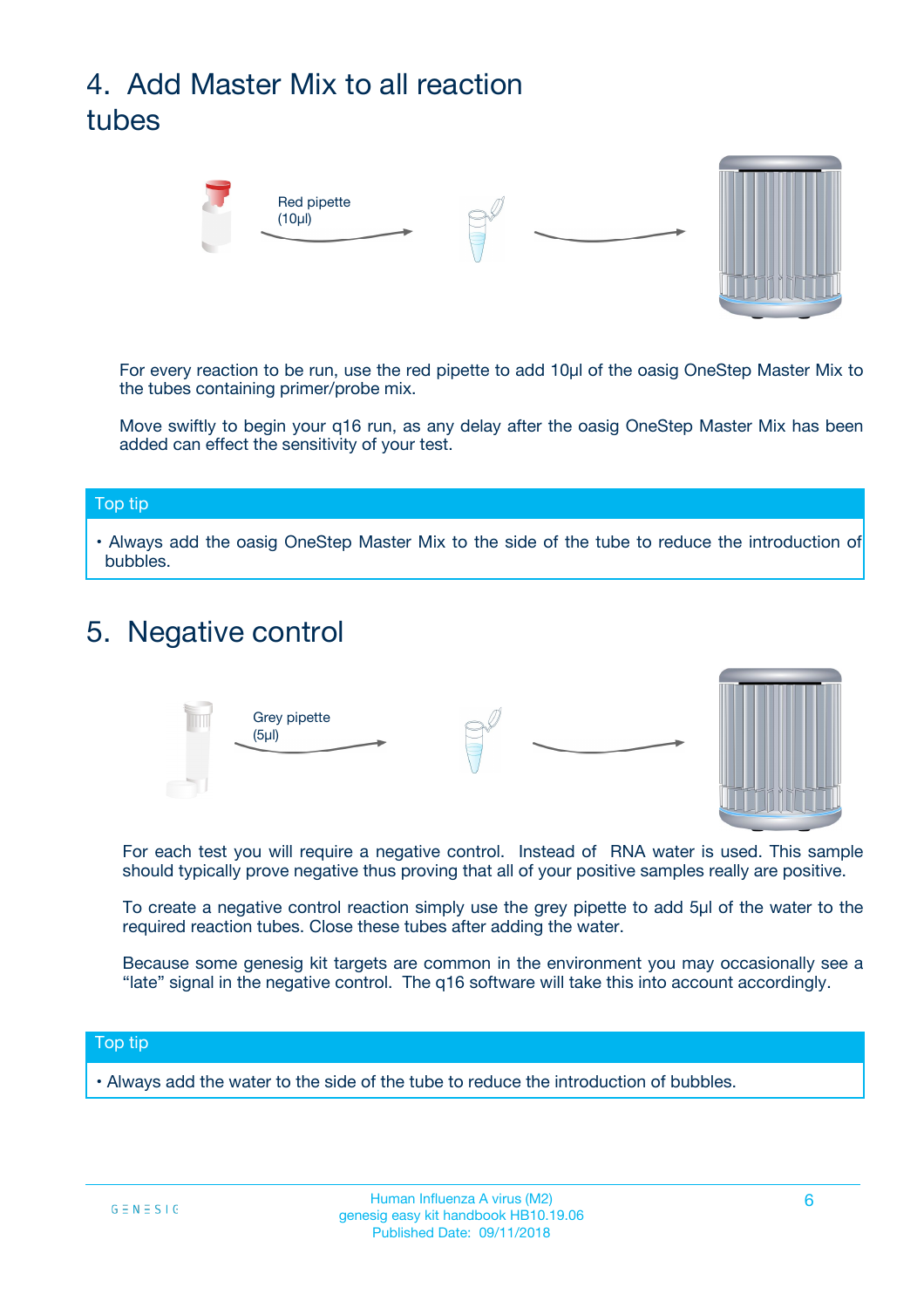## 6. Set up a test





For each sample you wish to analyse, use the grey pipette to add 5µl of your RNA sample to the required reaction tubes. Close these tubes after adding the sample. Always change pipette tips between samples.

#### Top tip

**•** Always add the RNA sample to the side of the tube to reduce the introduction of bubbles.

## 7. Positive control



Use the blue pipette to transfer 500µl of template preparation buffer into the positive control template tube. Cap and shake tube to mix.

Each time you run a test you will require a positive control. This is a small portion of RNA from your target of interest. It serves two purposes:

1. It will always test positive so it shows that everything is working as it should be.

2. The q16 software knows how much RNA is present in the positive control. So it can automatically compare your sample of interest with the positive control to calculate the amount of target RNA in your sample.

To create a positive control reaction simply use 5µl of the positive control instead of your RNA sample.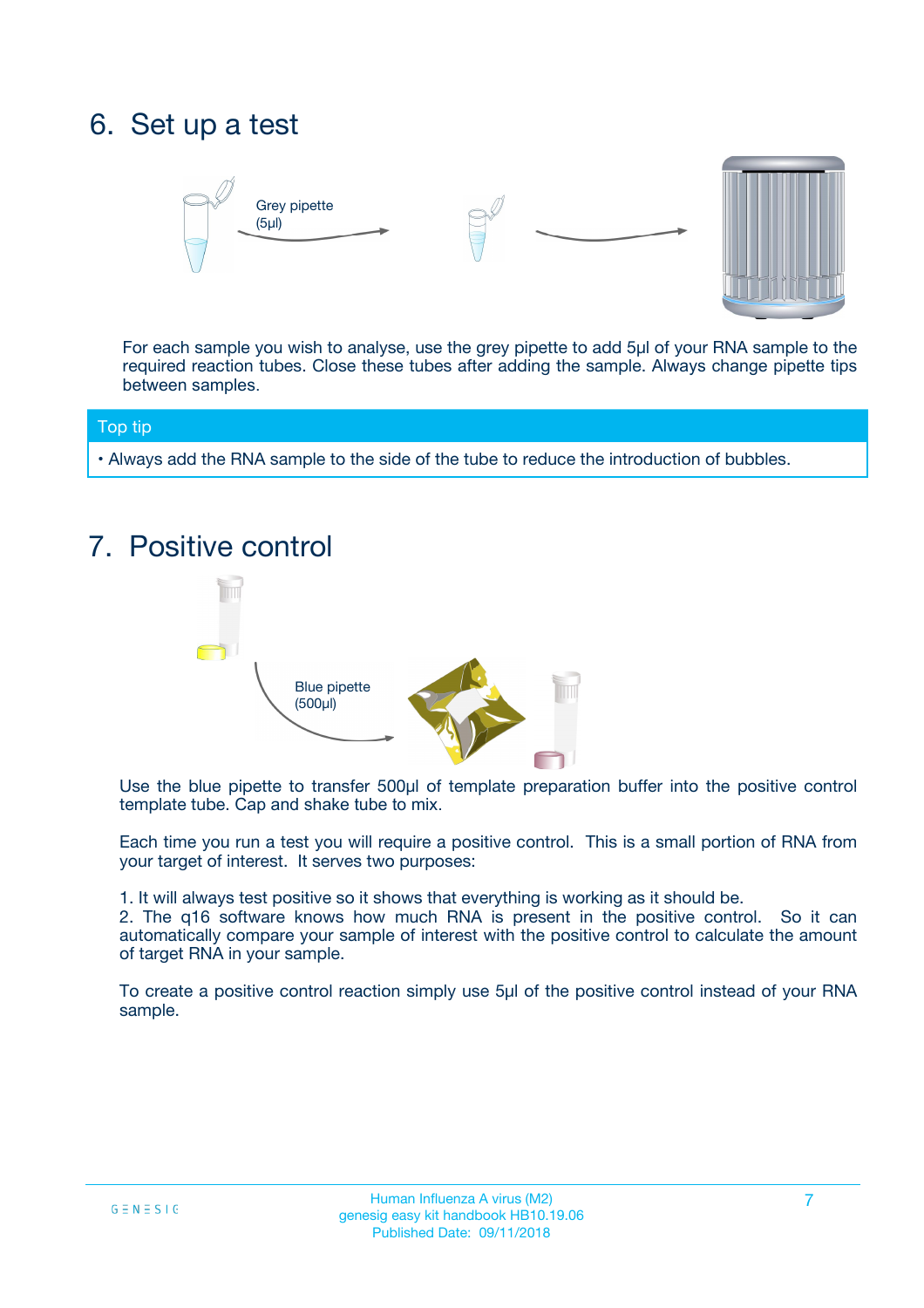



Take great care when setting up your positive control. The positive control template has the potential to give you a false positive signal in your other samples. Set positive controls up last after all other sample tubes are closed. Always change pipette tips between samples. You may even choose to set up positive controls in a separate room.

#### Top tip

**•** Always add the positive control template to the side of the tube to reduce the introduction of bubbles.

## 8. Running the test

Place the tubes into the correct positions in your q16 as defined by the software, this may include positioning of empty tubes to ensure that the q16 lid is balanced. The run can then be started.

|                      | genesig q16 PCR software - 1.2                                               |                                                | $= 0$<br>$\Sigma\!3$                                            |
|----------------------|------------------------------------------------------------------------------|------------------------------------------------|-----------------------------------------------------------------|
|                      | $\vert \cdot \vert$<br>Unsaved (New Experiment 2<br><b>Open Experiments:</b> | <b>E</b> Open<br>Save<br>Save As<br>$\Box$ New | <b>C</b> Close<br>$G \equiv N \equiv S \mid G$<br>Configuration |
| <b>Stages:</b>       | Setup<br><b>Results</b>                                                      |                                                |                                                                 |
| <b>Notes</b>         |                                                                              | <b>Samples</b>                                 | <b>Tests</b>                                                    |
|                      | <b>Name and Details</b>                                                      | Color<br>Note<br>Name                          | Name<br>Note<br>Color                                           |
|                      | New Experiment 2017-10-26 11:06                                              | على<br>Sample 1                                | $\ddot{\Phi}$<br>Test 1                                         |
|                      | Kit type: genesig® Easy Target Detection kit                                 | Sample 2                                       |                                                                 |
| Instrument Id.:      |                                                                              | Sample 3<br>$\equiv$                           | $\equiv$                                                        |
|                      | Run Completion Time:                                                         | Sample 4                                       |                                                                 |
| <b>Notes</b>         | $\blacktriangle$                                                             | Sample 5<br>♦                                  | 4                                                               |
|                      | $\overline{\mathbf{v}}$                                                      | ÷                                              | ⊕                                                               |
| <b>Well Contents</b> |                                                                              |                                                | Run                                                             |
| Pos.                 | Test                                                                         | Sample                                         | <b>Run Status</b>                                               |
| $\blacktriangleleft$ | Test 1                                                                       | $\blacktriangle$<br>Negative Control           |                                                                 |
| $\overline{2}$       | Test 1                                                                       | <b>Positive Control</b>                        |                                                                 |
| 3                    | Test 1                                                                       | Sample 1                                       | Show full log                                                   |
| $\overline{4}$       | Test 1                                                                       | Sample 2                                       |                                                                 |
| 5                    | Test 1                                                                       | Sample 3                                       | <b>Run Control</b>                                              |
| 6                    | Test 1                                                                       | Sample 4                                       |                                                                 |
| $\overline{7}$       | Test 1                                                                       | Sample 5                                       |                                                                 |
| 8                    |                                                                              |                                                | $\triangleright$ Start Run<br>Abort Run                         |
|                      | <b>INN FURTY TURE TO BUILDING UP.</b>                                        | $\pmb{\triangledown}$                          |                                                                 |

#### Top tip

- Before loading tubes into the q16, check for bubbles! Flick the bottom of the tubes to remove any bubbles that may have formed during the test setup.
- Apply centrifugal force with a sharp wrist action to ensure all solution is at the bottom of the reaction tube.
- When repeating a test you can use a previous file as a template by clicking 'open' then selecting File name > Files of Type > Experiment file as template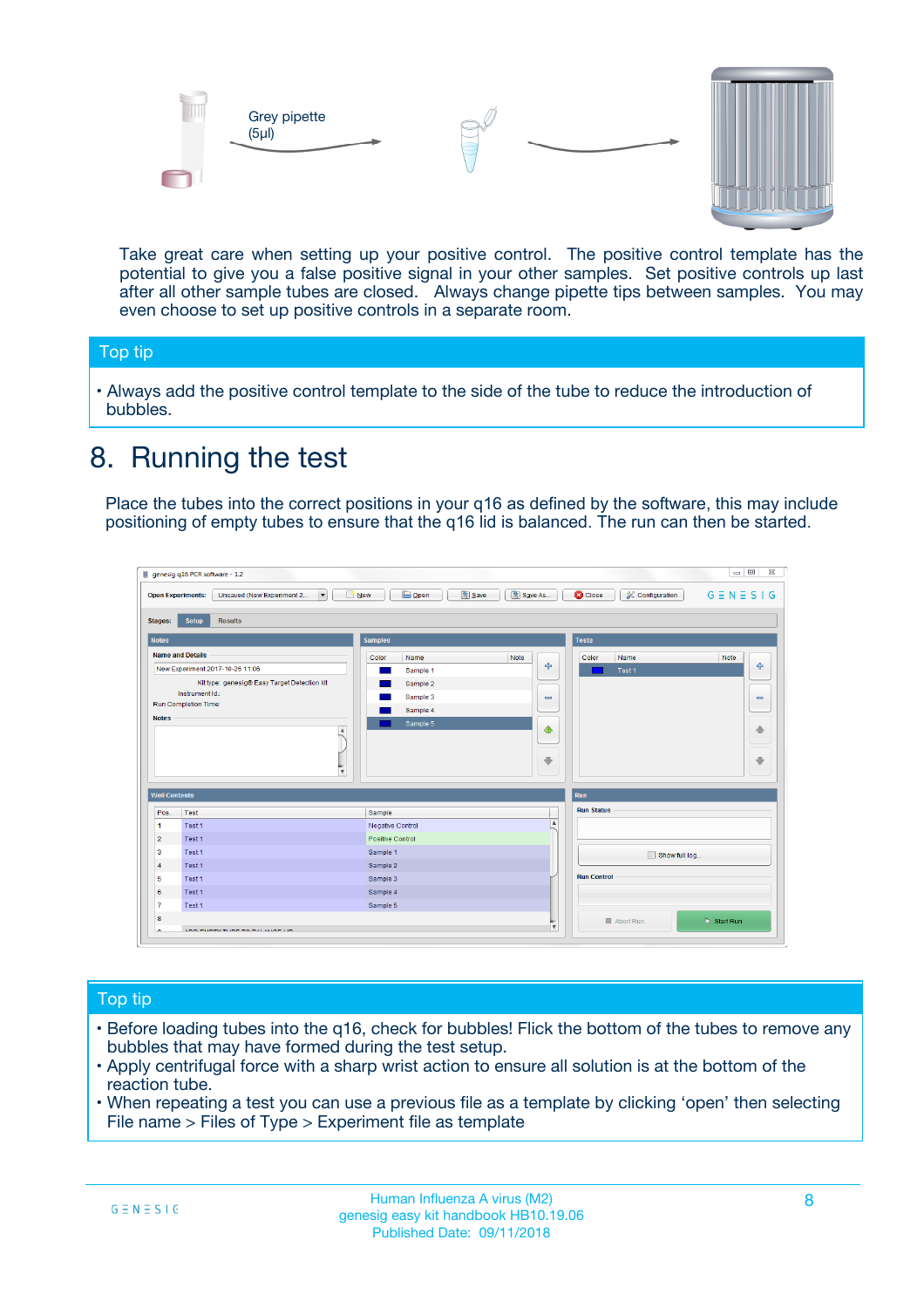### What do my results mean?

Analysis of your data is carried out automatically by the genesig q16. The following information is designed to help you fully understand a result or to troubleshoot:

### "Positive"

#### **Explanation**

Your sample has produced a positive result. Your target of interest is present and you can use the reported quantity.

### "Negative"

#### **Explanation**

Your sample has produced a negative result. The target is not present in your sample.

### "Test contaminated"

#### **Explanation**

The Negative Control should be completely free of any DNA/RNA. If you see this error message it means that at some point during the setup, the Negative Control has been contaminated with DNA/RNA and has given a positive signal. This contamination has invalidated the test. The Positive Control and your test samples are both possible sources of contaminating DNA/RNA. The genesig q16 reaction tubes from previous runs will also contain very high amounts of DNA so it is important that these are carefully disposed of after the run is completed and NEVER OPENED. It may be the case that your kits have become contaminated which will lead to the same problem occurring repeatedly.

#### **Solutions**

1. Clean your working area using a commercial DNA remover solution to ensure the area is DNA free at the start of your run and re-run the test.

2. If the problem persists then the kit has become contaminated and it will have to be discarded and replaced with a new kit. When you open the new kit, run a simple test to show that changing the kit has solved the problem. Prepare a test which includes only the Positive Control, the Negative Control and one 'mock sample'. For the 'mock sample' add water instead of any sample RNA. The result for the Negative Control and the mock sample should be negative indicating that contamination is no longer present.

#### **Preventive action**

An ideal lab set-up has a 'Clean area' where the test reagents are prepared and a 'sample area' where DNA/RNA samples and the Positive Control template are handled. The best workflow involves setting up all the test components (excluding the positive control template) in the clean area and then moving the tests to the sample area for sample and Positive Control addition. If this method is followed then the kit components are always kept away from possible sources of contamination. For extra security the Negative Control can be completely prepared and sealed in the clean area. All work areas should be decontaminated regularly with DNA remover.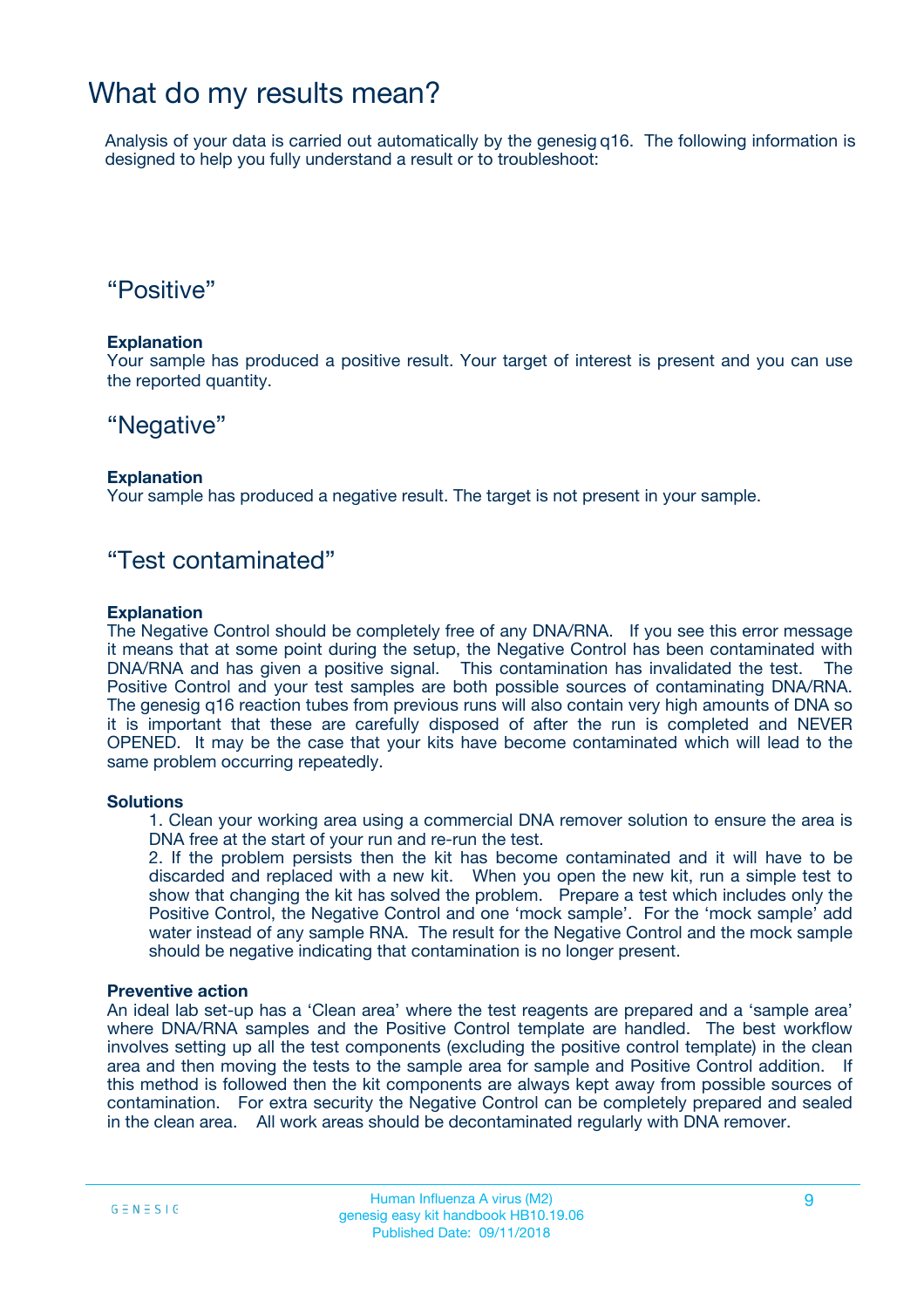### "Sample preparation failed"

#### **Explanation**

The test has failed because the quality of the sample was not high enough. The Internal Extraction Control component identifies whether the sample has been prepared correctly and is of suitable quality. This error message means that this quality control test has failed and the sample quality is not high enough for analysis.

#### **Solutions**

1. Check the sample preparation protocol for any user errors then repeat.

2. Poor quality samples can result from overloading the sample preparation protocol with too much starting material. Try reducing the amount of starting material then repeat.

3. Failing to add the Internal Extraction Control RNA to your sample during the sample preparation protocol can also lead to a reported result of "sample preparation failed". Ensure that this step has not been overlooked or forgotten. If your samples are derived from an archive store or from a process separate from your genesig Easy extraction kit; you must add 5µl of Internal Extraction Control RNA into each 0.5ml of your sample to make it suitable for use on the q16.

### "Positive result, poor quality sample"

#### **Explanation**

The test is positive so if you are only interested in obtaining a 'present or absent' answer for your sample then your result is reliable. However, the test contains an Internal Extraction Control component that identifies if the sample is of high quality. This quality control test has failed and the sample is not therefore of high enough quality to accurately calculate the exact copy number of RNA present. If you require quantitative information for your sample then proceed with the solutions below.

#### **Solutions**

1. For appropriate solutions, read the "Sample preparation failed" section of this handbook.

### "Test failed"

#### **Explanation**

The test has failed because the Positive Control has not worked. The Positive Control is present to show that all aspects of the test are working correctly together. When this control test fails, the test as a whole is invalidated. This finding indicates that a problem has occurred in the reaction set-up part of the experiment and has nothing to do with sample preparation.

#### **Solutions**

- 1. Check the entire workflow and test set-up to look for any user errors, then repeat the test e.g. have the right colour pipettes and solutions been used with the correct tubes?
- 2. Ensure the positive and negative controls are inserted into the correct wells of your q16.

3. A component of the test may have 'gone off' due to handing errors, incorrect storage or exceeding the shelf life. When you open a new kit, run a simple test to show that changing the kit has solved the problem. Prepare a test which includes only the Positive Control, the Negative Control and one 'mock sample'. For the 'mock sample' add internal control template instead of any sample RNA. If the Positive Control works, the mock sample will now be called as a negative result.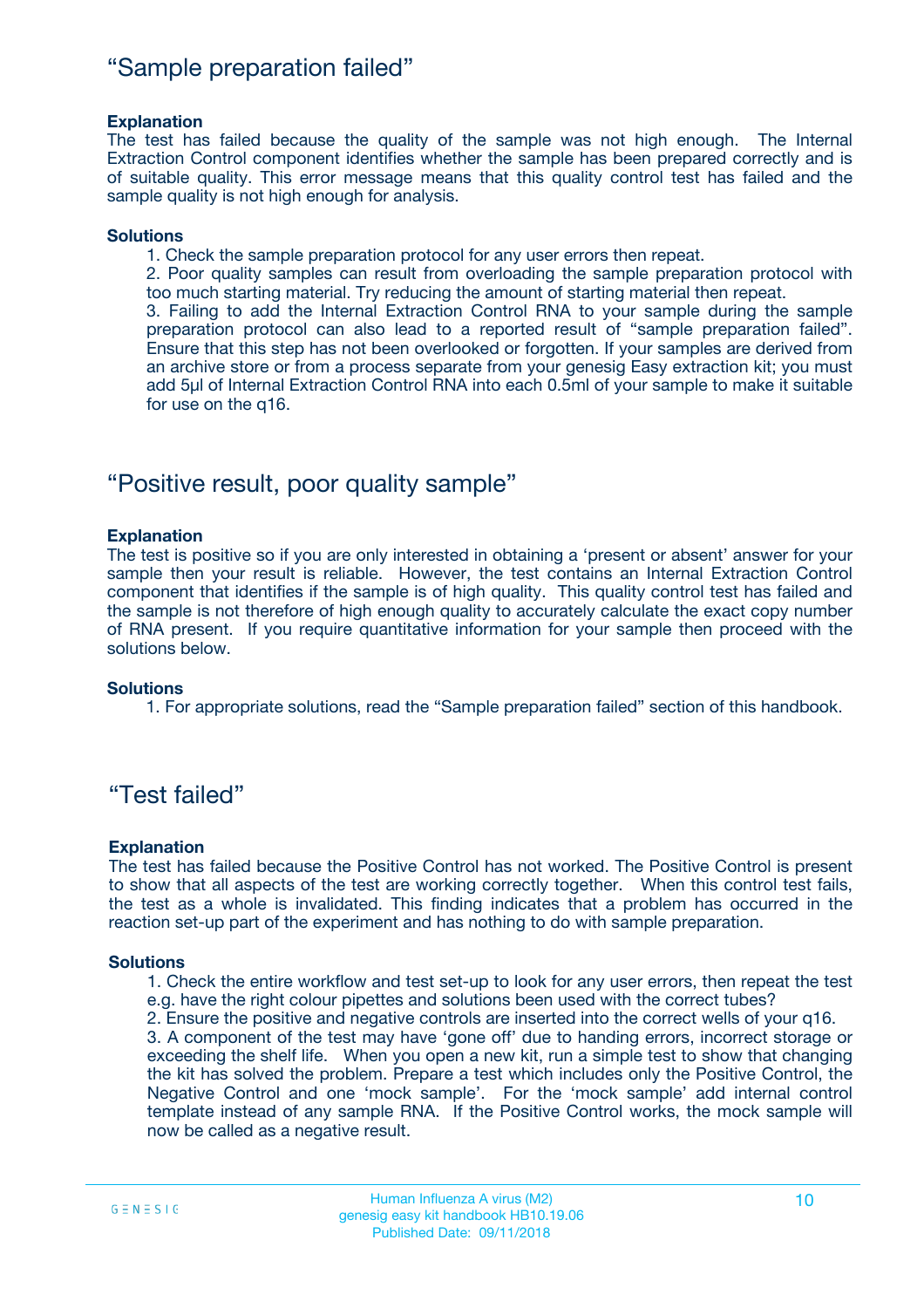### "Test failed and is contaminated"

#### **Explanation**

The Positive Control is indicating test failure, and the Negative Control is indicating test contamination. Please read the "Test Failed" and "Test contamination" sections of this technical support handbook for a further explanation.

#### **Solution**

1. For appropriate solutions, read both the "Test failed" and "Test contaminated" sections of this handbook.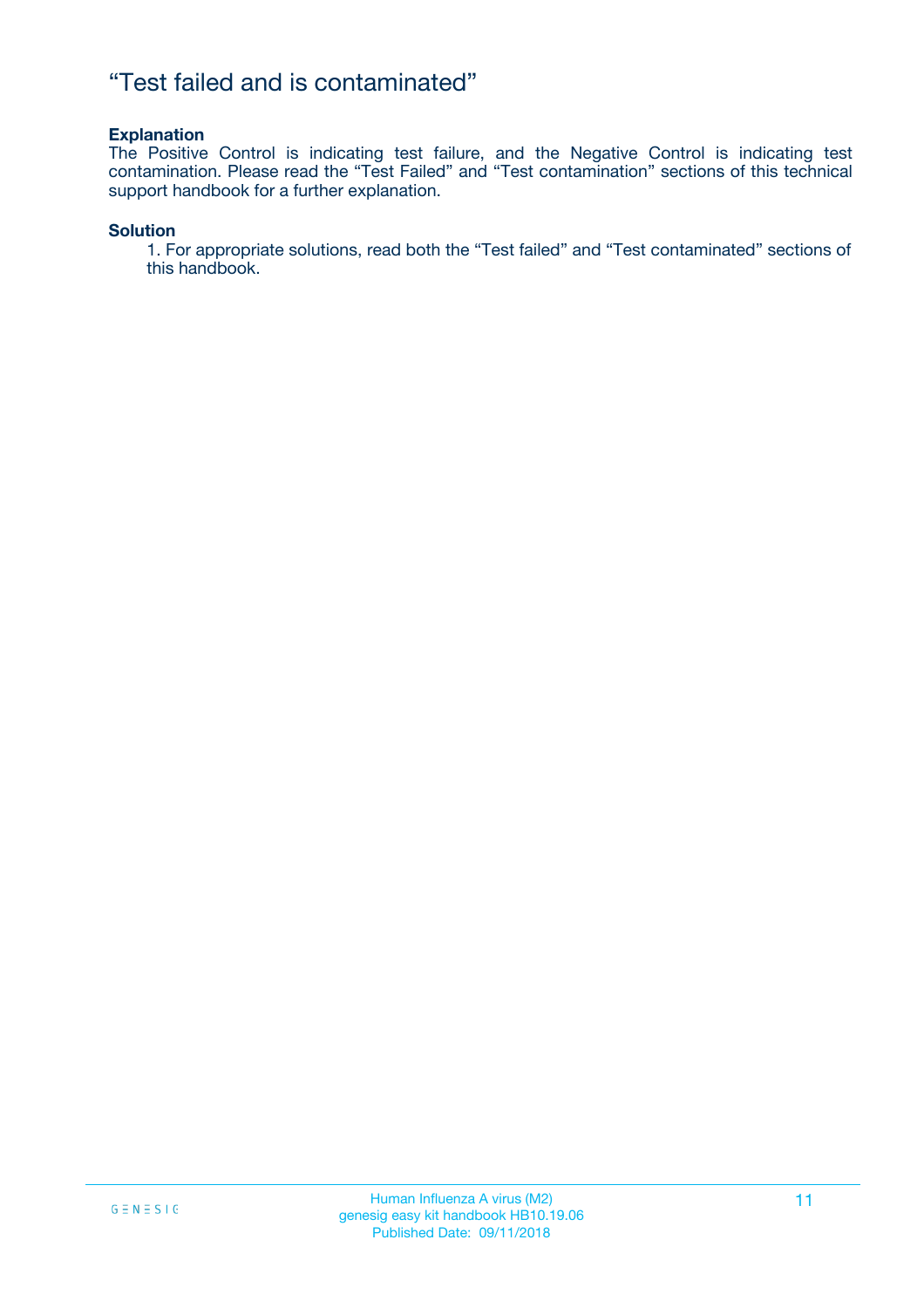# Human Influenza A virus (M2)

Influenza, commonly known as the flu, is an infectious disease of birds and mammals caused by an RNA virus of the family Orthomyxoviridae (the influenza viruses). In people, common symptoms of influenza are fever, sore throat, muscle pains, severe headache, coughing, and weakness and fatigue. In more serious cases, influenza causes pneumonia, which can be fatal, particularly in young children and the elderly. Although the common cold is sometimes confused with influenza, it is a much less severe disease and caused by a different virus. Similarly, gastroenteritis is sometimes called "stomach flu" or "24-hour flu", but is unrelated to influenza.

Typically, influenza is transmitted from infected mammals through the air by coughs or sneezes creating aerosols containing the virus, and from infected birds through their droppings.

Influenza can also be transmitted by saliva, nasal secretions, feces and blood. Infections either occur through direct contact with these bodily fluids, or by contact with contaminated surfaces. Flu viruses can remain infectious for over 30 days at 0°C (32°F) and about one week at human body temperature, although they are rapidly inactivated by disinfectants and detergents.

Flu spreads around the world in seasonal epidemics, killing millions of people in pandemic years and hundreds of thousands in non-pandemic years. Three influenza pandemics occurred in the 20th century—each following a major genetic change in the virus—and killed tens of millions of people. Often, these pandemics result from the spread of a flu virus between animal species.

Influenza virus A includes only one species: Influenza A virus which causes influenza in birds and some mammals. Strains of all subtypes of influenza A virus have been isolated from wild birds, although disease is uncommon. Some isolates of influenza A virus cause severe disease both in domestic poultry and, rarely, in humans. Occasionally viruses are transmitted from wild aquatic birds to domestic poultry and this may cause an outbreak or give rise to human influenza pandemics.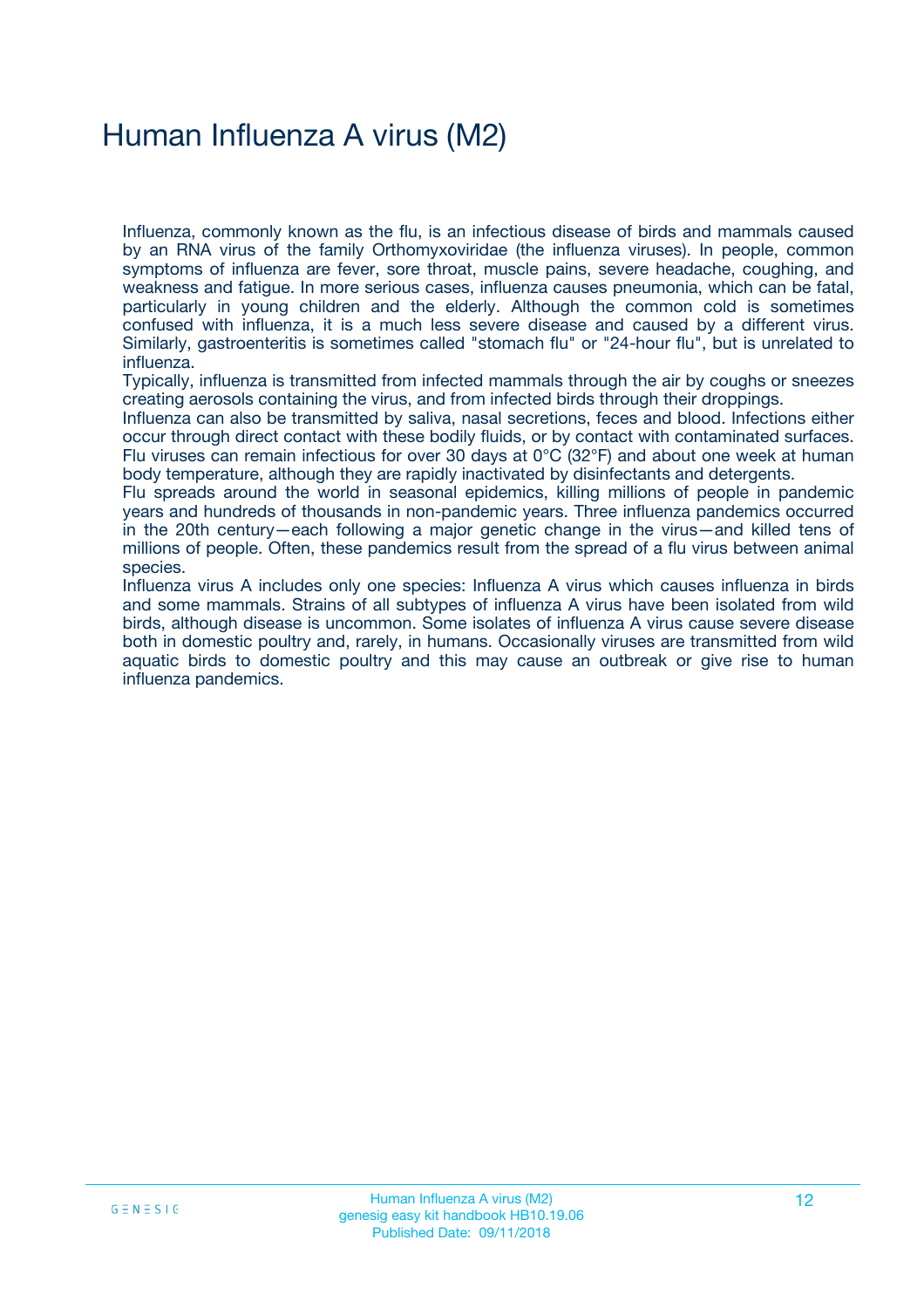# **Specificity**

The Primerdesign genesig Kit for Human Influenza A virus (M2) (FluA-M2) genomes is designed for the in vitro quantification of FluA-M2 genomes. The kit is designed to have a broad detection profile. Specifically, the primers represent 100% homology with over 95% of the NCBI database reference sequences available at the time of design.

The dynamics of genetic variation means that new sequence information may become available after the initial design. Primerdesign periodically reviews the detection profiles of our kits and when required releases new versions.

The primers have 100% homology with over 95% of reference sequences contained in the NCBI database and therefore have a very broad quantification profile. However, due to the inherent instability of RNA viral genomes, it is not possible guarantee quantification of all clinical isolates.

If you require further information, or have a specific question about the detection profile of this kit then please send an e.mail to enquiry@primerdesign.co.uk and our bioinformatics team will answer your question.